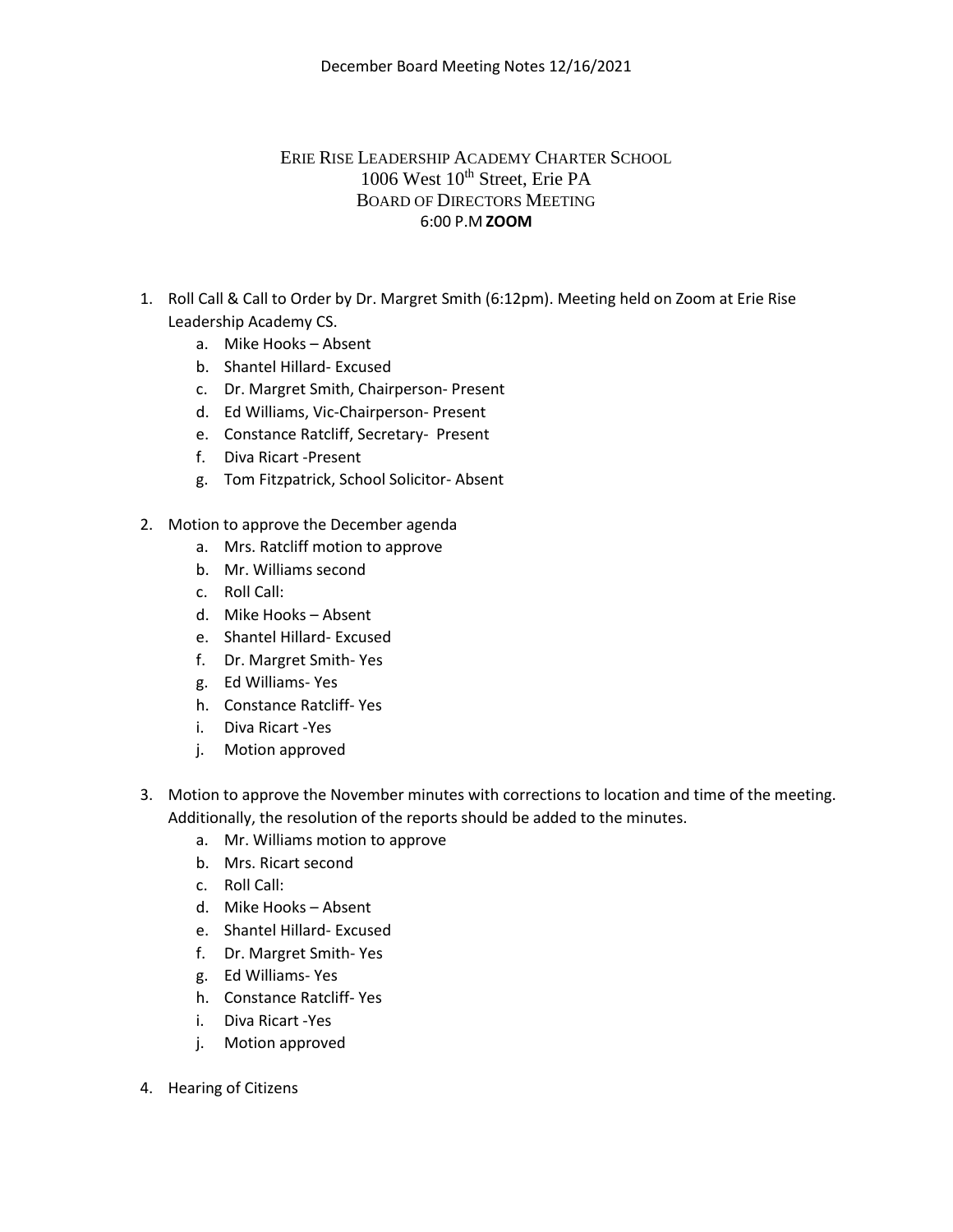- a. None
- 5. CEO Report
	- a. Delivered by Mr. Favors
	- b. Principal report delivered by Dr. Wilson
	- c. RFO Report given by Mr. Smith
- 6. Finance and Audit Committee Report
	- a. Delivered by Mr. Williams
	- b. AP Summary total \$168,348.46 (seeking approval)
- 7. Approval of Reports (CEO Report & Finance and Audit Committee Report)
	- a. Approval of the Finance report and the RFO report
	- b. HR report tabled until executive session
		- i. Mr. Hillard motioned to accept
		- ii. Ms. Ricart second
		- iii. Roll Call:
		- iv. Mike Hooks Absent
		- v. Shantel Hillard- Yes
		- vi. Dr. Margret Smith- Yes
		- vii. Ed Williams- Yes
		- viii. Constance Ratcliff- Yes
		- ix. Diva Ricart -Yes
		- x. Motion approved
- 8. Unfinished Business
	- a. Academic Committee Report (Mr. Hillard)
		- i. Mercyhurst meeting upcoming
		- ii. Committee meeting planned for January
	- b. Payroll Committee (Mr. Williams)
	- c. Family Committee Report (Mr. Hooks absent)
	- d. Board Training
	- e. Health Care Professions
	- f. Parent Academy
- 9. New Business
	- a. Pension Update
	- b. Building Lease
		- i. Sent to solicitor for review
- 10. Executive Session
	- a. Motion to close general session at 7:45- made by Mrs. Ricart
	- b. Second by Mr. Hillard
	- c. Roll Call: